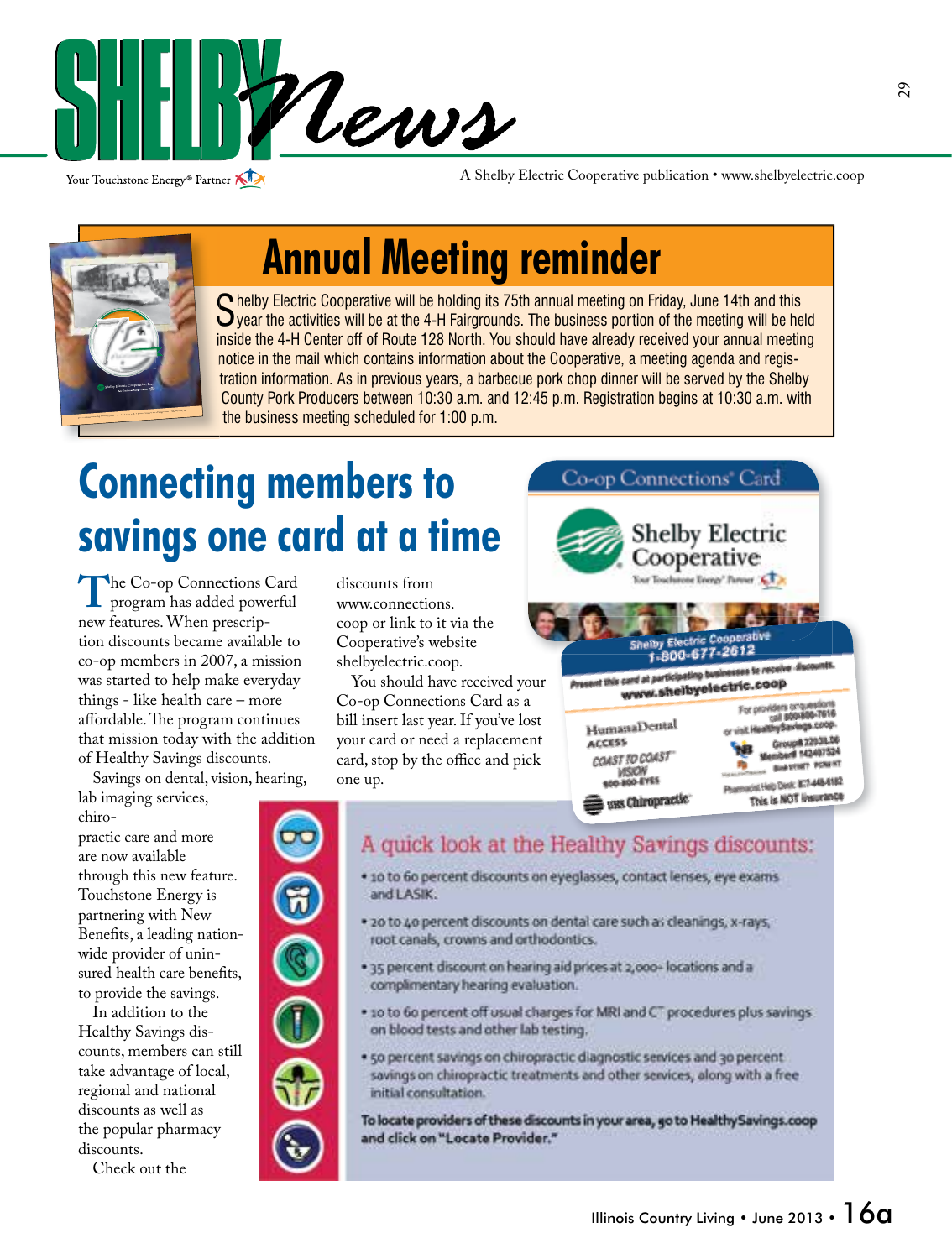

## REAL LIFE **1 REAL POWER**

## **Getting real with Marla**

**E**ducational opportunities are everywhere! What<br>a replacement light bulh developed into a research a replacement light bulb, developed into a research project. He handed me the burned-out bulb (see inset picture). Admittedly, I was confused; so I asked him what he did to it. I thought he must have pulled out the entire socket-base. He assured me that no light fixtures were damaged in his removal efforts. I put on my detective hat and went to work.

In my efforts to become more energy efficient at home, I purchased a new Energy Star-qualified light fixture when we had some remodeling work completed upstairs. I did not notice that it was a pin-based light fixture (bulb included). Pin-based fixtures are designed so that a standard, incandescent light bulb cannot be used in them. In 2008, the California Energy Commission ruled that highefficiency lighting must be used in all residential remodels and new construction. Since fixtures with screw-type sockets may use incandescent or compact fluorescent lamps (CFLs), the pin-based fixture eliminates the use of incandescent bulbs, forcing consumers to become more energy efficient.

 Since I am always looking for new material for this article for our members, I decided I would share my story. Surely, I am not the only person that has bought (or will buy) one of these light fixtures and wondered about the strange-looking end on the light bulb. One other item to note  $-1$  was able to find a replacement bulb at my local hardware store. All's well that ends well!

*~Marla Eversole, Member Services Representative*



**THE Plews** 

P.O. BOX 560 Shelbyville, IL 62565 **Phone: 217-774-3986 Fax: 217-774-3330 www.shelbyelectric.coop twitter.com/YourCoop facebook.com/YourCoop**

**Office Hours:** 7:30 a.m. - 4:30 p.m.



**Energy Efficiency** Tip of the Month

Your swimming pool doesn't have to be a drain on your electric bill. Simply covering it will go a long way to reducing evaporation which will cut back on refilling and reheating. Also consider investing in a high-efficiency or multi-speed pool pump when it's time for a replacement they cost more but save a lot more energy than older models. Visit EnergySavers.gov for more info.

Source: Cooperative Research Network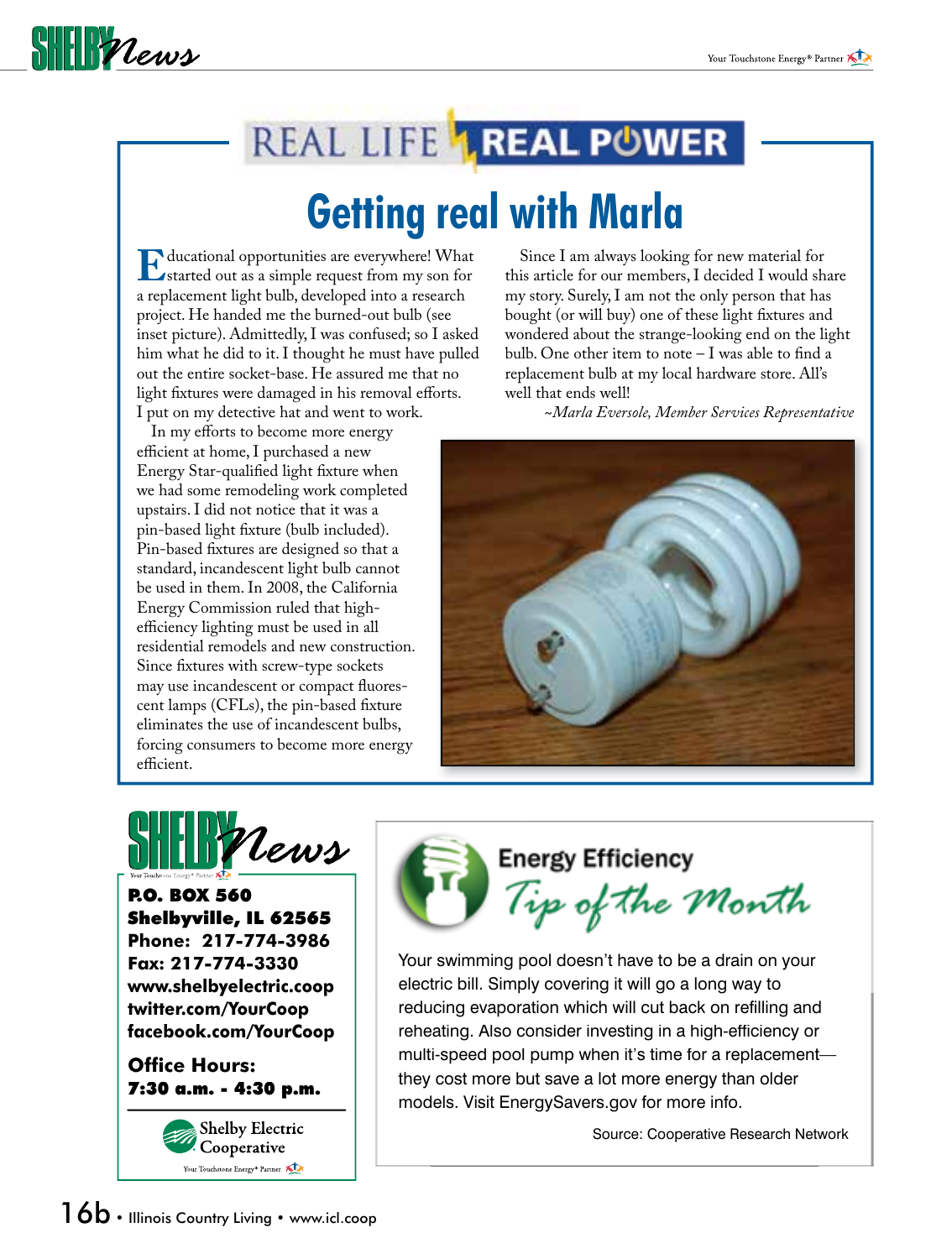# **Students visit the State Capitol**

**M** ore than 200 students from<br>to Springfield on Wednesday to Springfield on Wednesday, April 17th for the Illinois Electric and Telephone Cooperatives Youth Day.

 With rural areas losing population, fewer legislators are serving downstate. The need for citizens to take active roles in making sure their legislators are aware of rural issues is of critical importance.

"Elected officials enjoy the opportunity to meet with students and learn first-hand their concerns. Many issues debated in the General Assembly personally affect their lives," said Duane Noland, President and CEO of the Association of Illinois Electric

Cooperatives (AIEC).

 Illinois State Senator Chapin Rose and Illinois State Representative Adam Brown met with 15 students representing Shelby Electric Cooperative (SEC). The students had an opportunity to view state government in action and question their legislators on key issues. While in Springfield, the students also visited the Lincoln's Tomb, the War Memorials, the Old State Capitol and the Abraham Lincoln Presidential Museum.

 Following the full day of activities Ryan Hayson of Cowden-Herrick High School and Sarah Locke from Stewardson-Strasburg High School were selected to

 represent SEC during the Youth to Washington Tour June 14th through 21st. Alternates chosen were David Gardner and Amanda Richardson from Taylorville High School.

**SHEIR Vews** 

Youth Day was sponsored by the AIEC and is designed to introduce young rural leaders to state government. There were 24 co-ops from across the state represented at the event.

 For more information about the "Youth to Washington" tour, visit www.youthour.coop.

 To learn more about Shelby Electric Cooperative, "like" them on facebook, www.facebook.com/YourCoop or search Shelby Electric Cooperative.





*Ryan Hayson and Sarah Locke were selected to represent Shelby Electric Cooperative at the Youth to Washington tour this summer. Pictured l to r: Janet Kensil, Chaperone, Taylorville High School; Hayson from Cowden-Herrick High School; Locke from Stewardson-Strasburg High School; alternates David Gardner and Amanda Richardson both from Taylorville High School and Shelby Electric's Member Services Representative Marla Eversole.*

*State Senator Chapin Rose and State Representative Adam Brown visited with students during Youth Day. Pictured front row l-r are: Chaperone Janet Kensil, Marla Eversole, Shelby Electric Member Services Representative; Ryan Hayson, Courtney Croy, Emily Scott, Ryan Evans, Alicia Hadley, Clayton Cina, Amanda Richardson, David Gardner and Leyton Brown. Back row: Representative Adam Brown, Matthew White, Ryan Cooksey, Sarah Locke, Broderic Sparks, Mitchell Stewart, Chase Jackson and Senator Chapin Rose.*